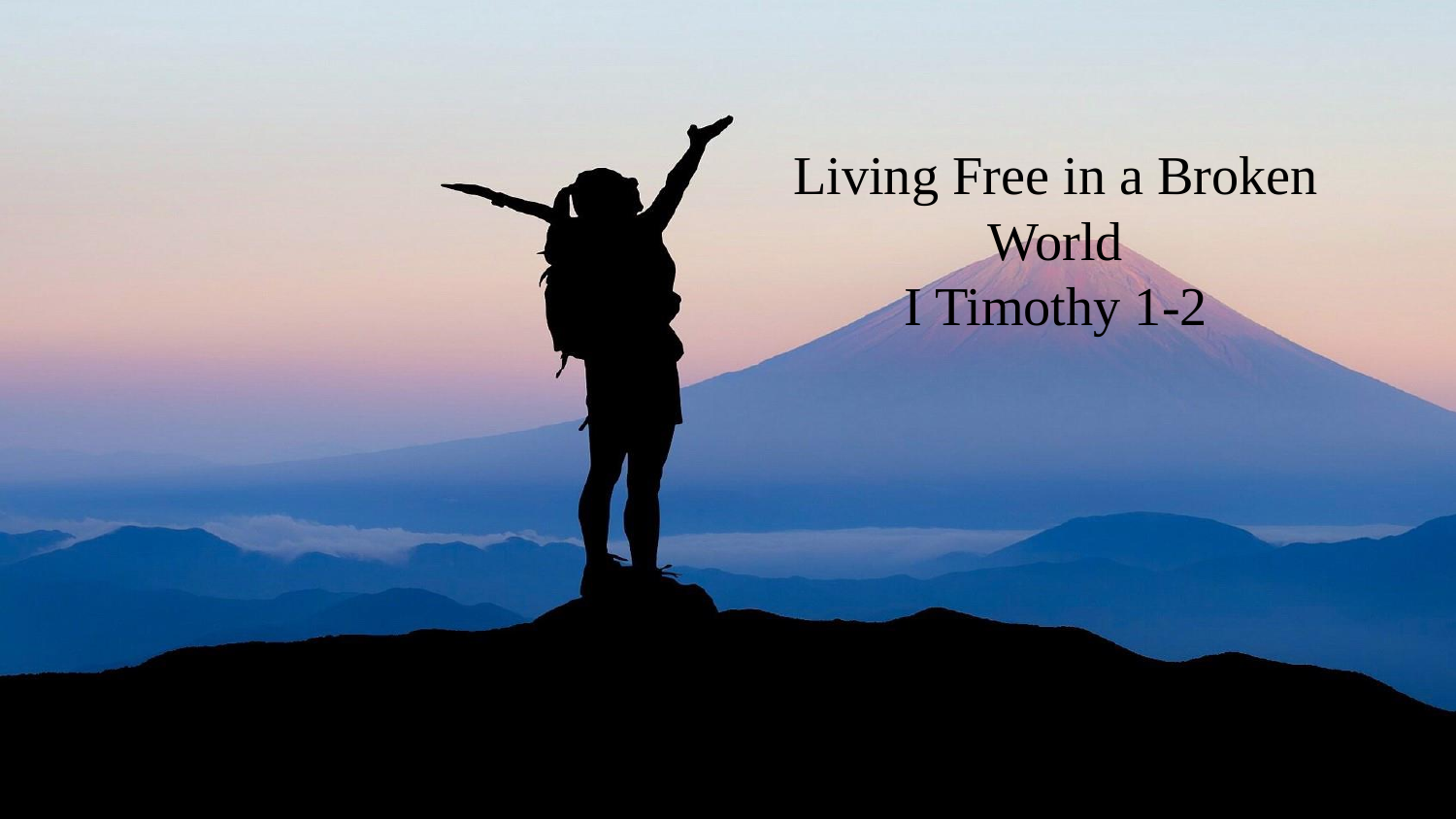## **The More Freedom we Have, we Become More Enslaved**

Sexual freedom

Experimental freedom

Relational freedom

The more you do as you please, the less you will be pleased with what you do

Freedom comes from being a slave to Jesus Christ

"In God we trust": the founding truth of this country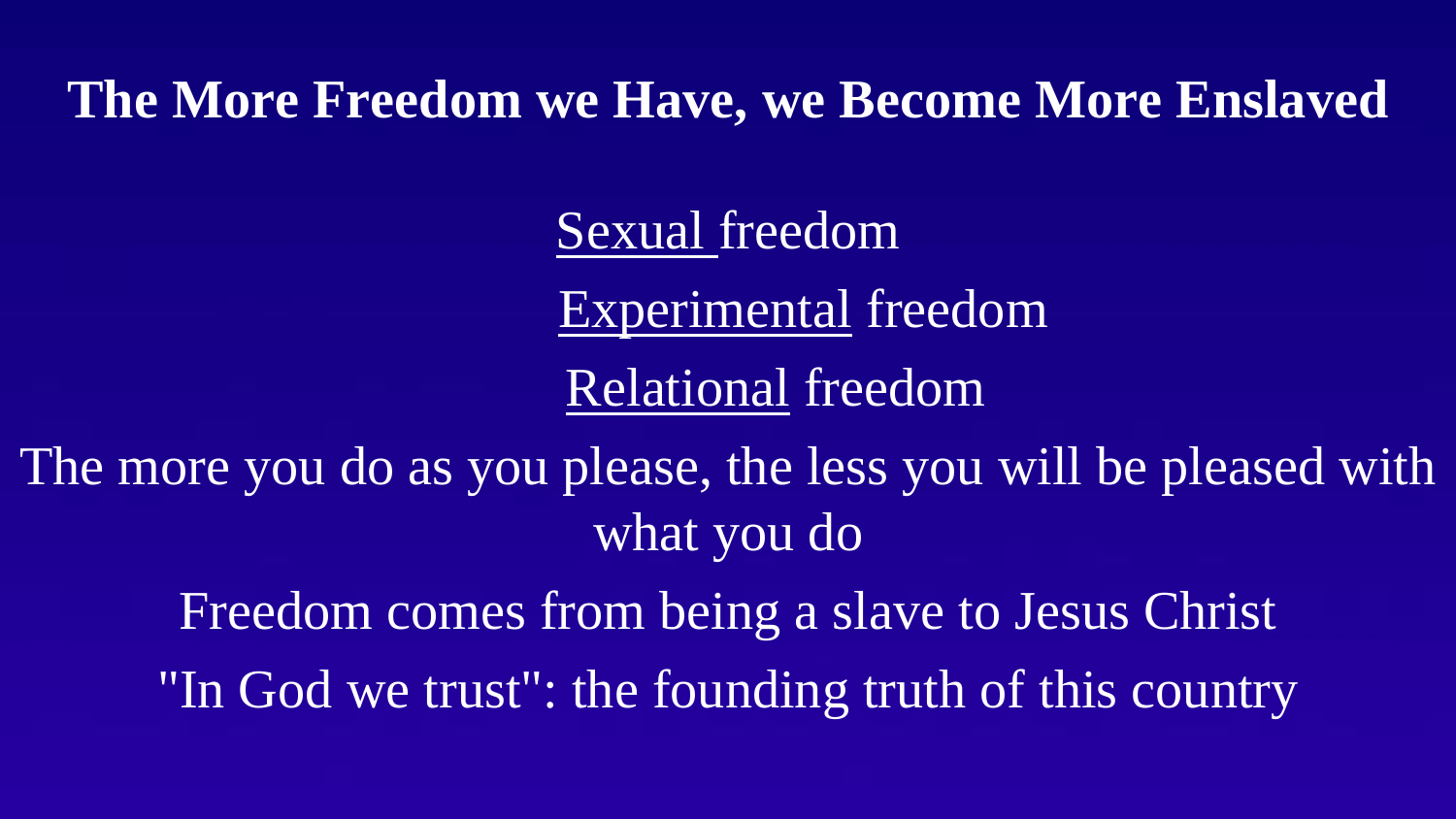**Three Building Blocks to Enjoying and Living in Freedom**

#### Face Your Past

Paul got saved from being religious and gave Jesus Christ lordship of his life Everybody has a past You have a story to tell of your spiritual journey One central fact common to all testimonies: we once were lost, but now we're found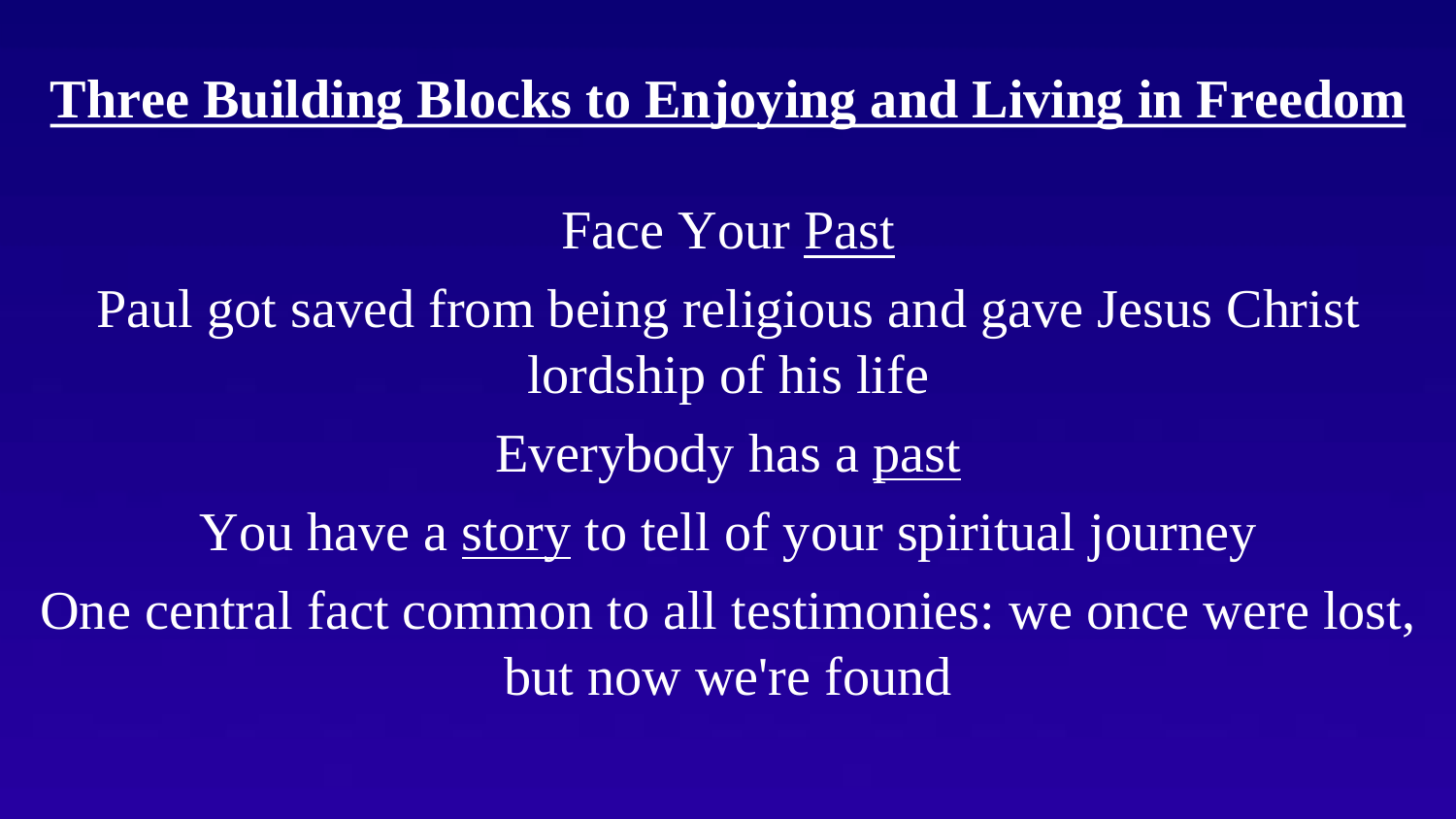## **Face Your Past**

Sharing your testimony is one of the most powerful things you can do in promoting liberty It reminds you of where you came from; Isaiah 51:1 You reveal to others that what happened to you can happen to them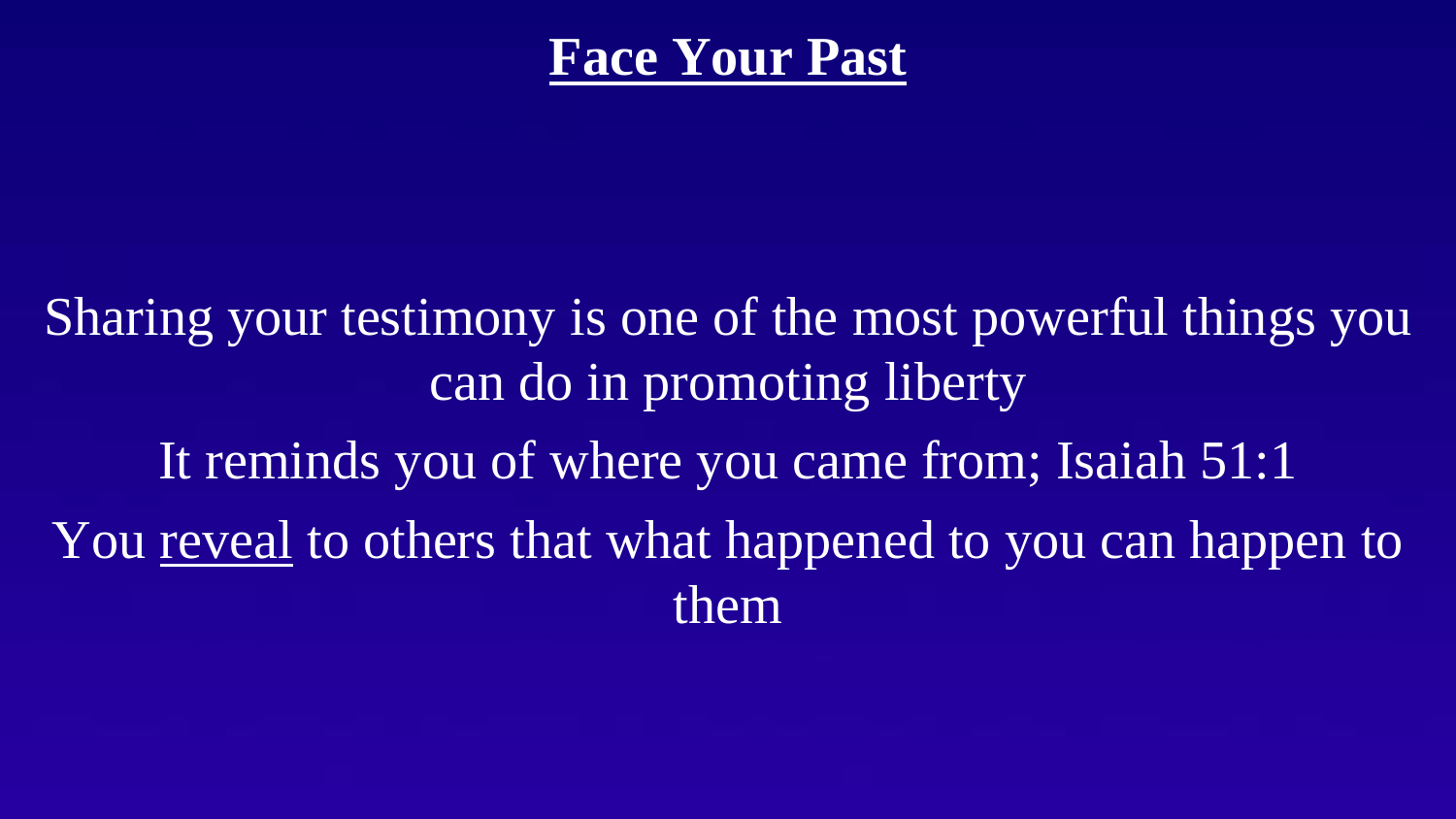# **Fight for Truth**

# If ISIS members are willing to die for a lie, aren't we willing to live for the truth?

Every believer has a solemn duty to resist attacks on the truth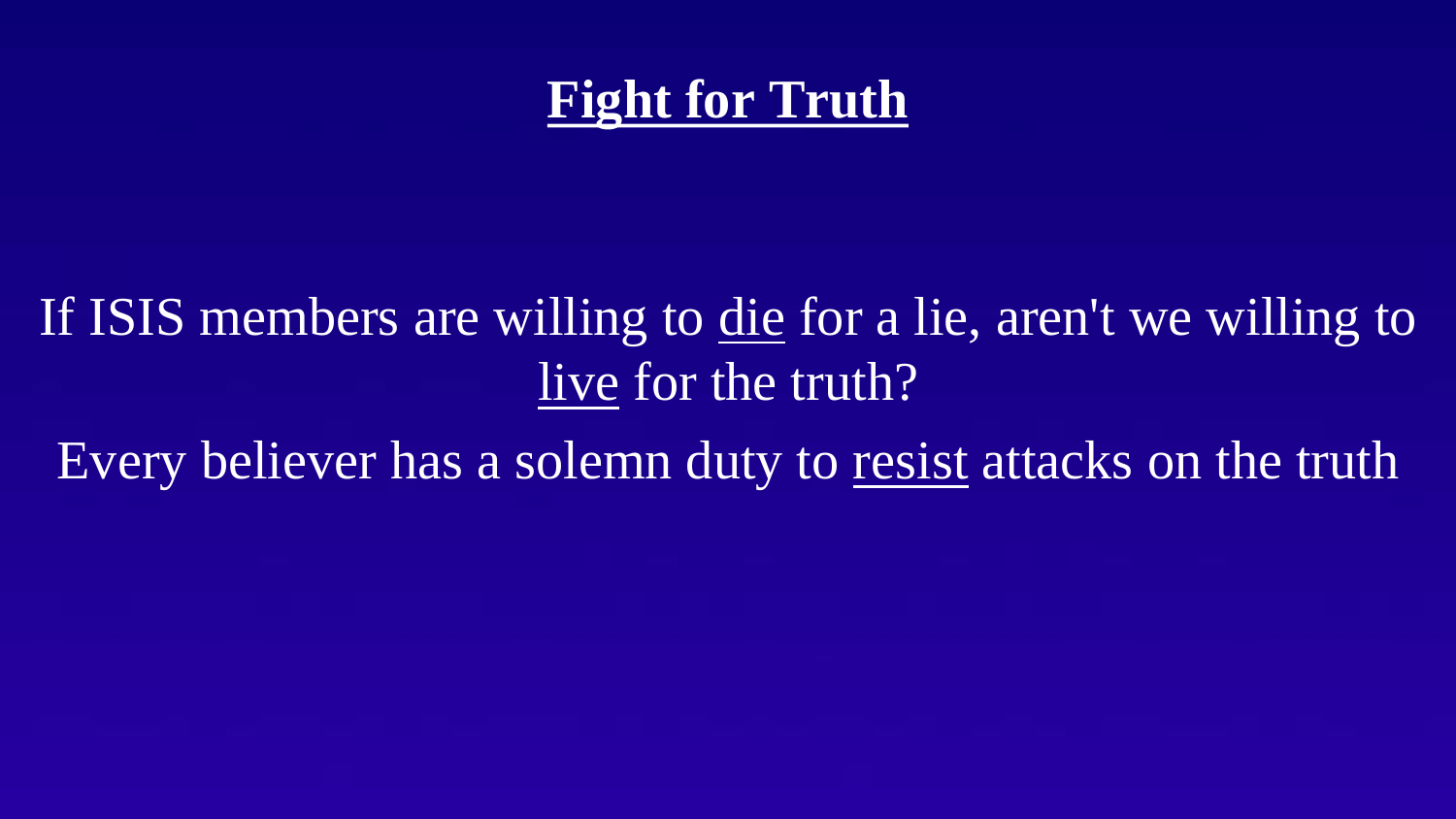## Pray For People

# Our response: love people and pray for people Because unbelievers are blind, they can't see at all; God must open their eyes